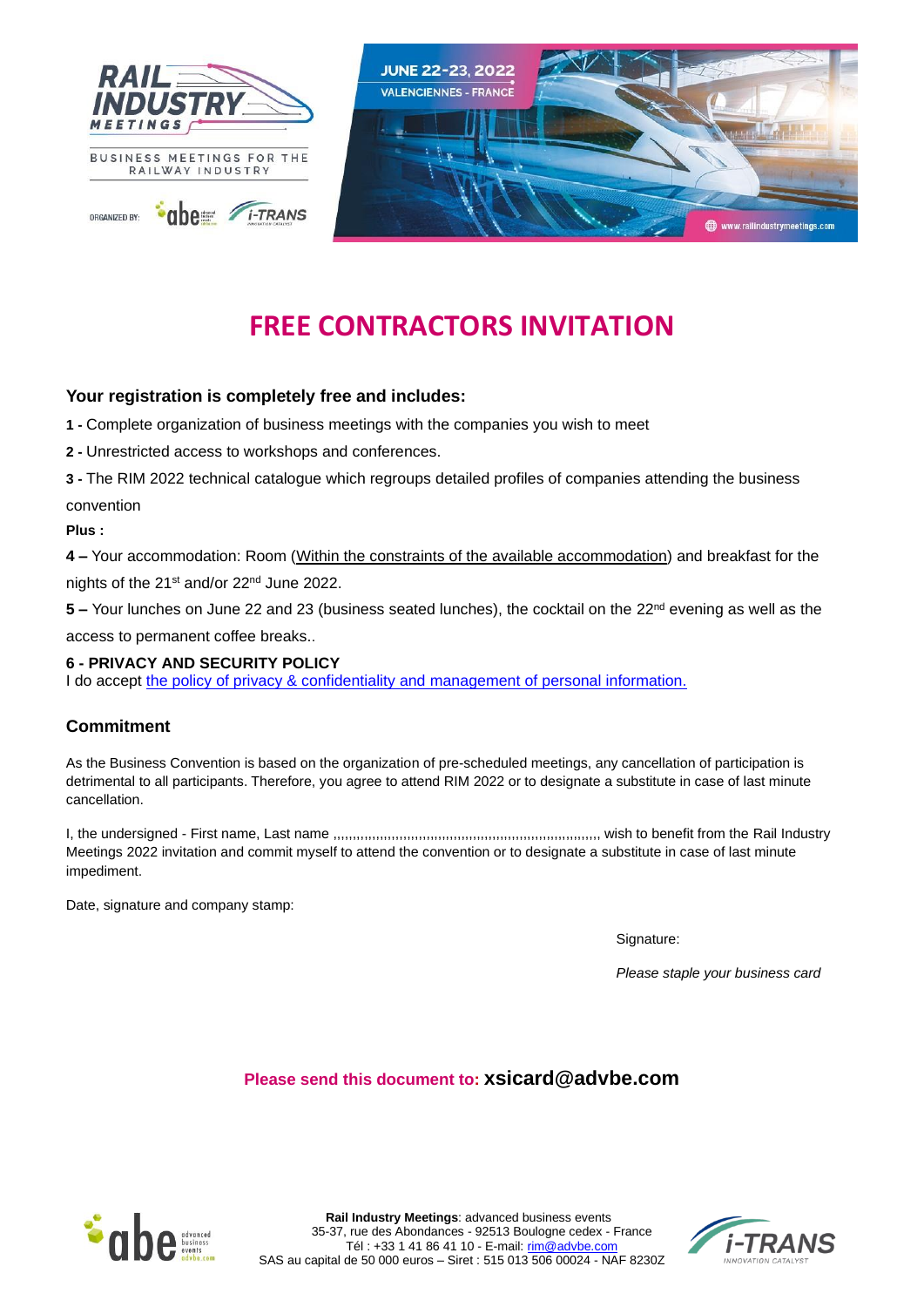## **COMPANY PRESENTATION**

# **PARTICIPANTS CONTACT DETAILS**

| Participant 1 (The person to whom the organizer will send all documents and files) |                                                                                           |  |  |  |  |
|------------------------------------------------------------------------------------|-------------------------------------------------------------------------------------------|--|--|--|--|
|                                                                                    |                                                                                           |  |  |  |  |
|                                                                                    |                                                                                           |  |  |  |  |
|                                                                                    |                                                                                           |  |  |  |  |
|                                                                                    |                                                                                           |  |  |  |  |
|                                                                                    | <b>Participant 2</b> (The person to whom the organizer will send all documents and files) |  |  |  |  |

#### PERSON IN CHARGE OF THIS REGISTRATION (if different from participant n°1)

| Title:<br>First name: |               |
|-----------------------|---------------|
| . Iob title:          | Mobile phone: |
| Direct phone:<br>⊦ах: | F-mail:       |

## **1. OUR PROFILE:**

| $\Box$ Railway manufacturer<br>$\Box$ Construction of tracks company<br>$\Box$ Rail-transport operator<br>$\Box$ Infrastructure manager (tracks, catenaries, yards,<br>terminals) | $\Box$ First tier supplier<br>$\Box$ Second tier supplier<br>Studies, design, engineering, R&D<br>$\Box$ Rail maintenance company |
|-----------------------------------------------------------------------------------------------------------------------------------------------------------------------------------|-----------------------------------------------------------------------------------------------------------------------------------|
|                                                                                                                                                                                   |                                                                                                                                   |

# **2. OUR ACTIVITIES:**

# **3. YOUR NEEDS IN A FEW WORDS**

# We are looking for :



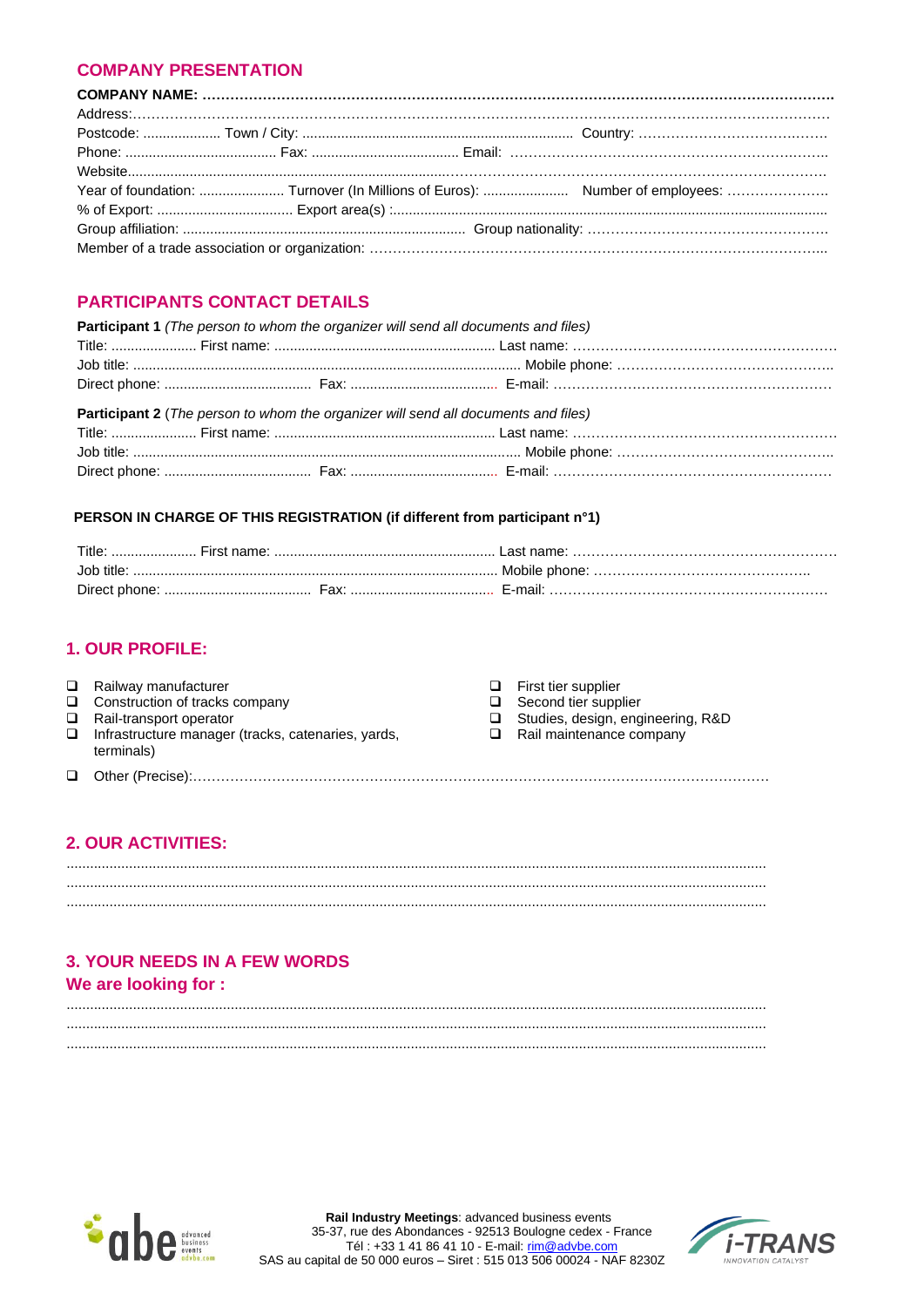# **4. NATURE OF PARTICIPATION :**

| Our needs                                                                |                                                                                                                                                          | <b>Represented departments</b>                                              |                                                                                                      |  |
|--------------------------------------------------------------------------|----------------------------------------------------------------------------------------------------------------------------------------------------------|-----------------------------------------------------------------------------|------------------------------------------------------------------------------------------------------|--|
| □ Sub-contracting<br>$\Box$ Products<br>$\Box$ Skills<br>$\Box$ Services | $\Box$ R & D partnership<br>□ Licenses / Technologies<br><b>O</b> Commercial representation<br><b>O</b> Common research programs<br><b>D</b> Engineering | <b>D</b> Purchasing<br>D Design<br><b>O</b> Production<br>□ Sub-contracting | <b>D</b> Quality<br>$\Box$ Engineering<br>Manufacturing, industrialization<br>Research & Development |  |
|                                                                          |                                                                                                                                                          | $\Box$ Other (specify):                                                     |                                                                                                      |  |
|                                                                          |                                                                                                                                                          |                                                                             |                                                                                                      |  |

# **5. DESIRED PRODUCTS, SKILLS AND PROCESSES:**

 $\Box$  Prototype/ Prototypage  $\Box$  Small series  $\Box$  Medium series  $\Box$  Large series

# **6. PRODUCTS AND SERVICES OFFERED:**

#### **Studies & Development**

- ❑ Studies & Development
- ❑ Design / 3D modeling
- ❑ Calculation & dimensioning
- ❑ Design
- ❑ Eco-design
- ❑ Expertises

#### **Composites**

- ❑ Compression SMC/BMC
- ❑ Drape forming
- ❑ Filament winding
- ❑ Continuous impregnation
- ❑ Vacuum injection
- ❑ Contact and projection Molding

#### **Energy and Power / Electric / Electronics**

- ❑ Technologies for harsh environments
- ❑ Batteries
- ❑ Electric cabling
- ❑ Electronic cabling
- ❑ Rugged Embedded Computer Board
- ❑ Sensors
- ❑ Electronic cards
- ❑ Printed circuit board
- ❑ Connectors
- ❑ Converters, transformer
- ❑ Power electronics

#### **Tests, trials and control**

- **C** Control, measurement, instrumentation
- **Test-stand**
- Diagnostic equipment

#### **Industrial data processing & Software**

- ❑ Data acquisition
- ❑ Calculators
- ❑ Digital imagery
- **Software**
- ❑ Modeling, simulation, calculations

#### **Materials**

- $\Box$  Rubber and elastomers<br> $\Box$  Ceramics
- ❑ Ceramics
- ❑ Composites
- $\square$  Insulation materials<br> $\square$  Metallic materials
- ❑ Metallic materials



- 
- ❑ Additive Manufacturing
- ❑ Software
- ❑ Virtual prototyping
- ❑ Simulation
- ❑ Other (Precise): ………………………………………………………………….
	- ❑ Polymerization
	- ❑ RTM Resin Transfer Molding
	- ❑ Sandwich Structure
	- ❑ Thermoplastic welding
	- ❑ Machining Assembly
	- ❑ Other (Precise):
	- ❑ Control electronics
	- ❑ Artificial intelligence AI
	- ❑ Hydrogen
	- ❑ Energy storage systems and management
	- ❑ Micro / Nanotechnologies
	- ❑ Modeling, simulation, calculations
	- □ Connected systems<br>□ Fmbedded systems
	- Embedded systems
	- ❑ Interconnection systems
	- $\Box$  Electrical transmissions<br> $\Box$  Other (Precise):
	- ❑ Other (Precise):
	- $\Box$  Trials and tests
	- Other (Precise):
	- ❑ Wireless technologies
	- ❑ Information processing
	- □ Digital transmission<br>□ Other (Precise):
	- Other (Precise):
	- ❑ Polymers
	- ❑ Technical textiles
	- ❑ Glass
	- □ Vegetable fiber<br>□ Other (Precise)
	- ❑ Other (Precise):

**Rail Industry Meetings**: advanced business events 35-37, rue des Abondances - 92513 Boulogne cedex - France Tél : +33 1 41 86 41 10 - E-mail[: rim@advbe.com](mailto:rim@advbe.com) SAS au capital de 50 000 euros – Siret : 515 013 506 00024 - NAF 8230Z

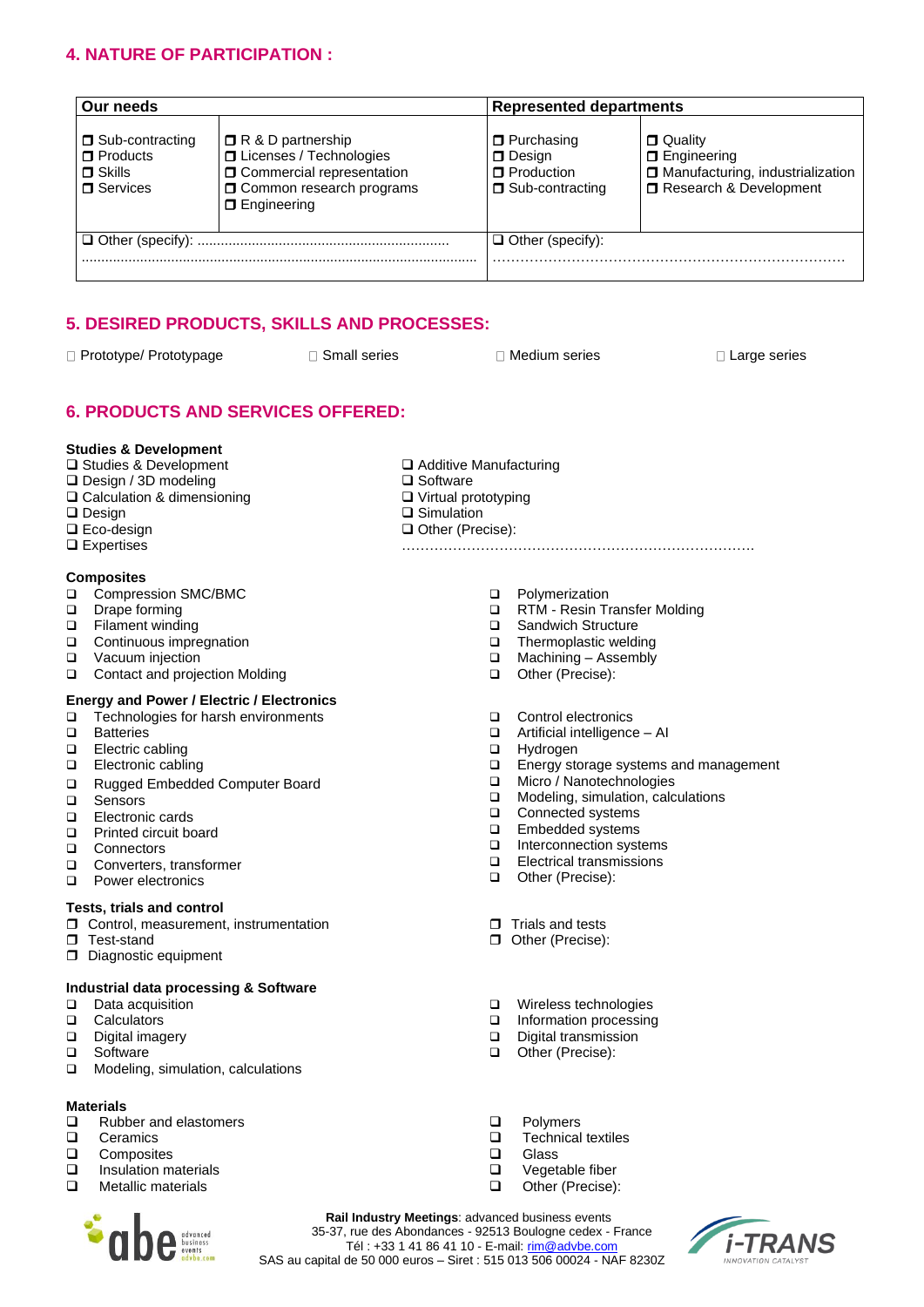#### **Mechanics and metals**

- ❑ Bar turning
- ❑ Cutting / Drawing
- ❑ Foundry
- ❑ Heating-forge
- ❑ Mechanics
- ❑ Precision mechanics

#### **Mechatronics**

- Actuators
- Automatism
- **D** Sensors
- **Electromechanical components and systems**
- **D** Man-machine interface

#### **Plastics**

- ❑ Assembly of parts
- ❑ Boilermaking
- ❑ Extrusion
- ❑ Additive Manufacturing
- ❑ Injection
- ❑ Micro-injection
- ❑ Micro / Nanotechnologies

#### **Transmission systems and equipment**

- ❑ Pneumatic material
- ❑ Engines
- ❑ Traction motors
- ❑ Bearings
- ❑ Electronic driving system
- ❑ Electrical transmission system

#### **Maintenance, repair, engineering & project management**

- $\Box$  Project supervision assistance  $\Box$  Advice and expertise
- $\Box$  Advice and expertise<br> $\Box$  Design and feasibility
- $\Box$  Design and feasibility studies  $\Box$  Training
- **Training**
- $\Box$  Equipment engineering and transport systems
- Design and integration engineering

# **7. AREAS OF OUR ACTIVITIES:**

#### **1. Infrastructures**

- **1.1. Railway exploitation**
- ❑ Catenaries
- ❑ Tracks security equipments
- ❑ Electrified lines, traction power supply systems installations
- ❑ Access equipment
- ❑ Traffic management and regulation

## **1.2. Signalling**

- D Cable ducts
- Remote control equipments
- Operating control engineering
- **D** Acoustics protection
- **Communication technology**
- Railway Control systems

## **1.3. Maintenance**

- **Track maintenance**
- $\Box$  Maintenance of railway traction sub-stations
- **Power-supply system maintenance**
- **D** Catenaries maintenance
- ❑ Mechanized welding
- ❑ Sheet metal working
- ❑ Surface treatments
- ❑ Heat treatments
- ❑ Machining
- ❑ Other (Precise):
- **D** Robotization
- **D** Control-command system
- Data processing
- Other (Precise):
- ❑ Plastics moulding
- ❑ Over moulding
- ❑ Thermoforming
- ❑ Turning
- ❑ Machining
- ❑ Other (Precise):
- ❑ Hydraulic driving system
- ❑ Hydraulic transmission system
- □ Mechanical transmission system<br>□ Pneumatic transmission system
- Pneumatic transmission system
- ❑ Other (Precise):
- **D** Maintenance engineering
- $\square$  Rolling stock, systems and services maintenance  $\square$  Global supervision assistance
- $\Box$  Global supervision assistance<br> $\Box$  Project management
- Project management
- □ Vehicles repair and refurbishment services
- Other (Precise):
- ❑ Communication systems for the railway operation
- ❑ Measurement, monitoring, and registration systems
- ❑ Railway civil engineering
- ❑ Railway tracks
- ❑ Other (Precise):
- □ Speed control systems
- **D** Level crossing systems
- □ Signalling systems
- □ Space train control systems
- □ Referral systems
- ❑ Other (Precise):
- **T** Telecommunications maintenance
- □ Signalling systems maintenance
- Other (Precise):